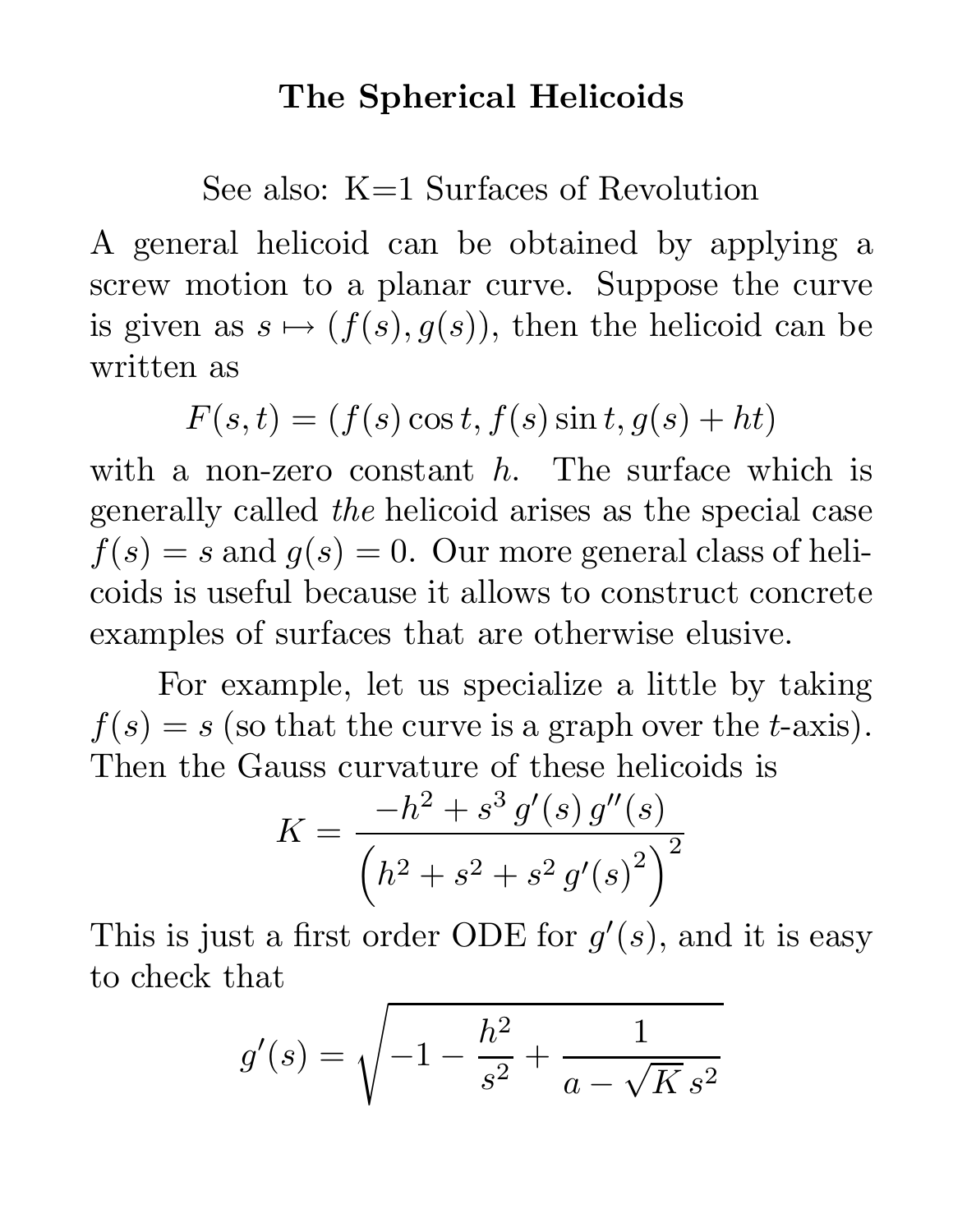is a 1-parameter family of solutions in the case that  $K$  is a (positive) constant. The family parameter is a. Observe that the additional integration constant we get by integrating  $g'$  only amounts to a vertical translation of the surface.

As all complete surfaces of positive constant curvatures are round spheres, any other example must necessarily develop singularities. This was for a long time a perfectly good reason to ignore them, and now it has been for a while a perfectly good reason to find them interesting.

For our spherical helicoids, the singularity arises as the curve  $s = s_0$  for the value of  $s_0$  where the integrand  $g'(s)$  becomes 0, and is thus a horizontal circle.

The surface appears as an exercise in Eisenhart's A Treatise On The Differential Geometry of Curves And Surfaces. It was certainly well known much earlier.

M.W.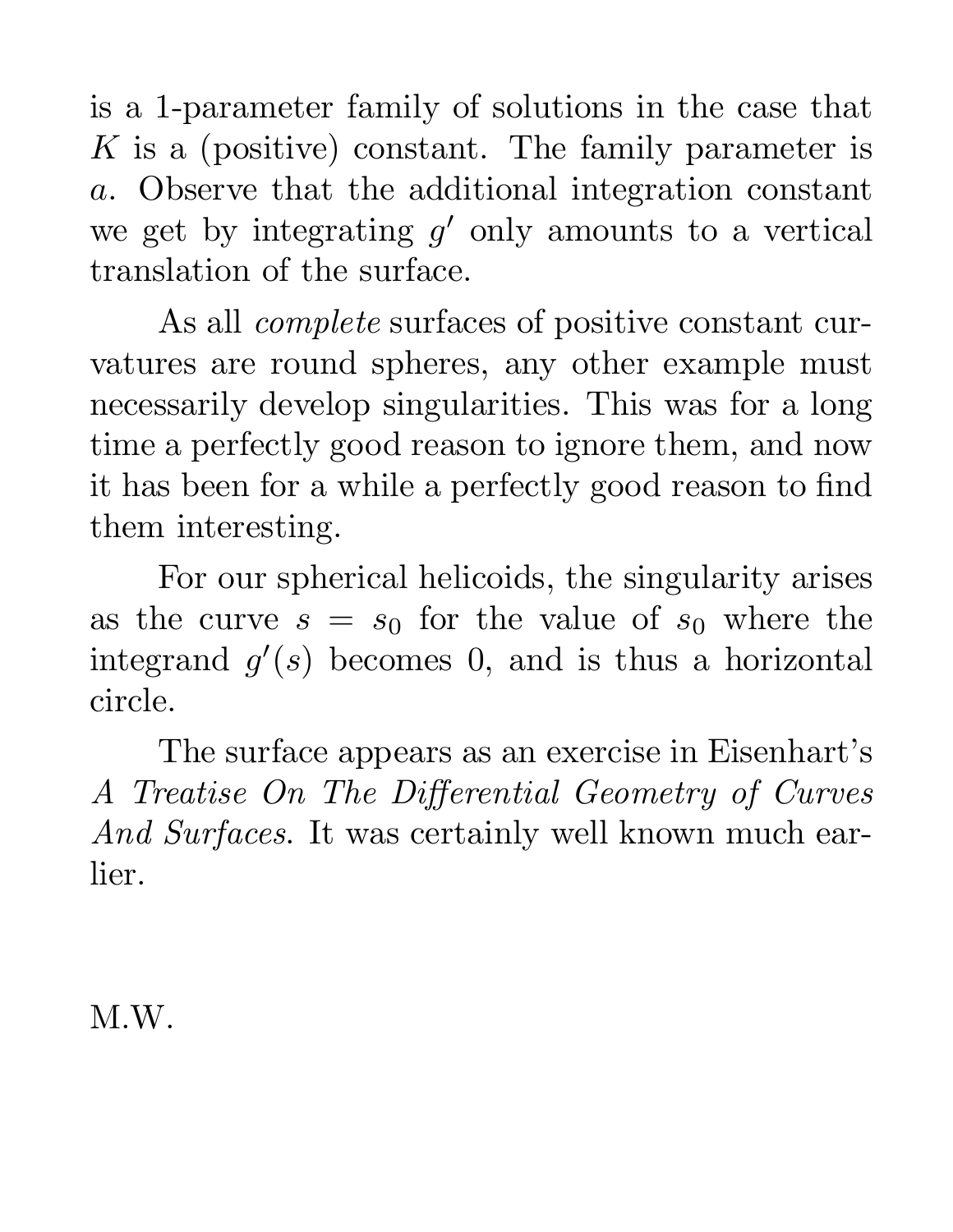## An alternative description

The velocity vector field X of a screw motion in  $\mathbb{R}^3$ is  $X(x, y, z) = (-y, x, h)$ . On a surface that is screw motion invariant one finds that the unit speed curves  $\gamma$  orthogonal to X are geodesics: The covariant derivative  $\frac{D}{ds} \gamma'$  is zero because it is orthogonal to  $\gamma'$  and to  $X \circ \gamma$ , namely:

$$
0 = \langle \gamma', \gamma' \rangle' = 2 \langle \gamma', \frac{D}{ds} \gamma' \rangle 0 = \langle \gamma', X \circ \gamma \rangle \Longrightarrow 0 = \langle \frac{D}{ds} \gamma', X \circ \gamma \rangle + 0.
$$

A Killing field restricts along a geodesic to a Jacobi field  $J = X \circ \gamma$ , and on a 2-dim surface we have (because of  $\gamma' \perp J$ ) that  $J/|J|$  is a parallel field. Therefore we get from the Jacobi equation

$$
|J|'' = -K \cdot |J|
$$
, i.e., if  $K = 1$  then  $|J(s)| = a \cdot \cos(s)$ .

We write  $\gamma(s) = (\gamma_1(s), \gamma_2(s), \gamma_3(s))$  and abbreviate  $r^2 = x^2 + y^2, \,\, r(s) := \sqrt{\gamma_1^2}$  $\frac{2}{1}(s)+\gamma_2^2$  $2^2(s)$ . This gives:

$$
|J(s)| = \sqrt{r^2(s) + h^2} = a \cdot \cos(s).
$$

What remains is a first order ODE for  $\gamma(s)$ . We abbreviate the radial horizontal vector field as  $n_r$ , i.e.,